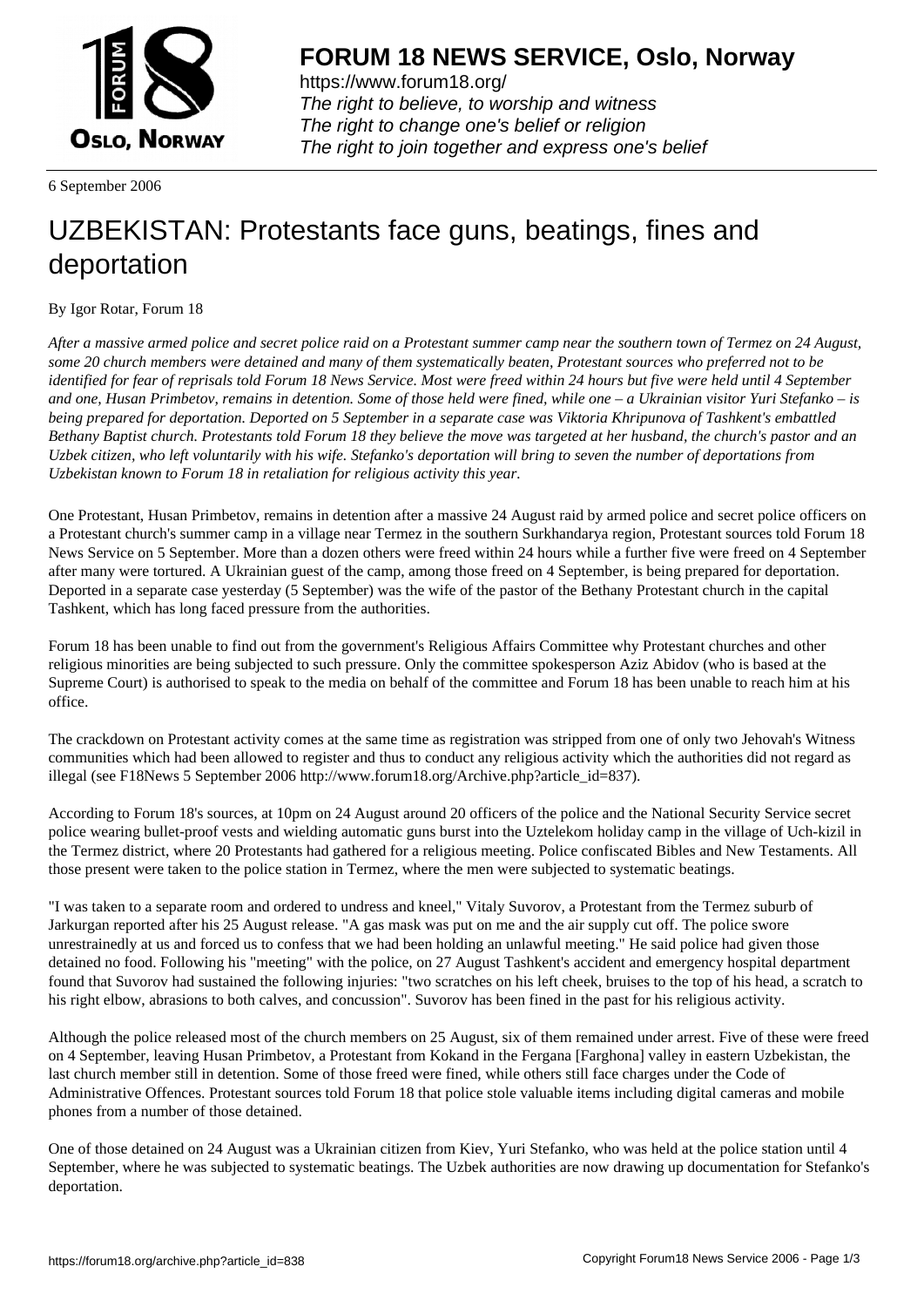Tashkent, which has long been denied official registration and therefore the right to function. On 5 September church member Viktoria Khripunova – who has no citizenship - was deported. Her passport was stamped with the words "Deported from Uzbekistan".

"In fact the authorities wanted primarily to get rid of Viktoria's husband, the Bethany church's pastor Sergei Khripunov. But as Sergei is an Uzbek citizen they decided to deal with him through his wife," a Tashkent Protestant, who preferred not to be named for fear of reprisals, told Forum 18 on 5 September. "The authorities got what they wanted and Khripunov has left Uzbekistan with his wife."

Khripunov is among many Bethany church members to have been fined in recent years for "unlawful" religious activity (see F18News 17 June 2005 http://www.forum18.org/Archive.php?article\_id=588). On 25 June this year his Daewoo Nexia car was taken by unidentified people and smashed up.

Khripunova's deportation is the second of a Bethany church member in as many months. Ivan Bychkov, leader of the church's youth group, was deported to Russia on 11 August. A Russian citizen, Bychkov was born in Kazakhstan but brought up in Tashkent, where his family still lives (see F18News 21 August 2006 http://www.forum18.org/Archive.php?article\_id=833).

It appears that deportation is becoming one the authorities' favoured tactics in their battle with religious minorities. Jehovah's Witness Yevgeny Li, a Ukrainian citizen who held a temporary residence permit in Tashkent, was deported from Uzbekistan over the border to Kazakhstan. Li's home was in Tashkent and his elderly parents and wife – who are Uzbek citizens – remain in the capital. The Jehovah's Witnesses fear that other residents of Uzbekistan who are not Uzbek citizens could also suffer deportation. In May the Uzbek authorities deported Russian Jehovah's Witness lawyer Kirill Kulikov, who was visiting the country to defend fellow believers who were being persecuted by the authorities. In April, three Turkmen Protestants were deported back to their homeland (see F18News 23 June 2006 http://www.forum18.org/Archive.php?article\_id=804).

Another Protestant pastor in Tashkent, who also preferred not to be named for fear of reprisals, told Forum 18 in late August that in the previous week "all" church leaders were summoned to the secret police.

Pentecostals have also come under severe pressure. A Tashkent source who preferred not to be identified told Forum 18 that in July the police blockaded a Pentecostal Full Gospel Church holiday camp in the village of Avangard in Yangiyul district (a Tashkent suburb). The police questioned all the church members present. A local businessman and director of the Sion Trade company A. Shishkin, who had been teaching the children, was sentenced in July to a fine of 47,000 Soms (243 Norwegian Kroner, 30 Euros or 38 US Dollars) by the Yangiyul district court under Article 241 of the Code of Administrative Offences, which punishes "failing to observe the correct procedure for teaching religious beliefs". The authorities maintain that as Shishkin did not have a licence to teach religion his teaching constituted a crime.

A hostile news article on the Full Gospel camp was published on 24 July by the local news agency gorizont.uz and was widely reproduced by other web news agencies. Uzbek Protestants have described the article to Forum 18 as "libellous".

The Full Gospel camp faced problems as soon as it started in May. Police raided the camp, beat the watchman and used force to take all those present to the local police station, where they were threatened about involvement in what officers claimed was an "illegal religious meeting" (see F18News 20 June 2006 http://www.forum18.org/Archive.php?article\_id=803). (END)

For a personal commentary by a Muslim scholar, advocating religious freedom for all faiths as the best antidote to Islamic religious extremism in Uzbekistan, see http://www.forum18.org/Archive.php?article\_id=338.

For more background, see Forum 18's Uzbekistan religious freedom survey at http://www.forum18.org/Archive.php?article\_id=777.

For an analysis of whether the May 2005 Andijan events changed state religious policy in the year following, see http://www.forum18.org/Archive.php?article\_id=778. For an outline of what is known about Akramia itself, see http://www.forum18.org/Archive.php?article\_id=586, and for a May 2005 analysis of what happened in Andijan see http://www.forum18.org/Archive.php?article\_id=567.

A survey of the religious freedom decline in the eastern part of the Organisation for Security and Co-operation in Europe (OSCE) area is at http://www.forum18.org/Archive.php?article\_id=806, and of religious intolerance in Central Asia is at http://www.forum18.org/Archive.php?article\_id=815.

A printer-friendly map of Uzbekistan is available at http://www.nationalgeographic.com/xpeditions/atlas/index.html?Parent=asia&Rootmap=uzbeki

If you need to contact F18News, please email us at: f18news @ editor.forum18.org